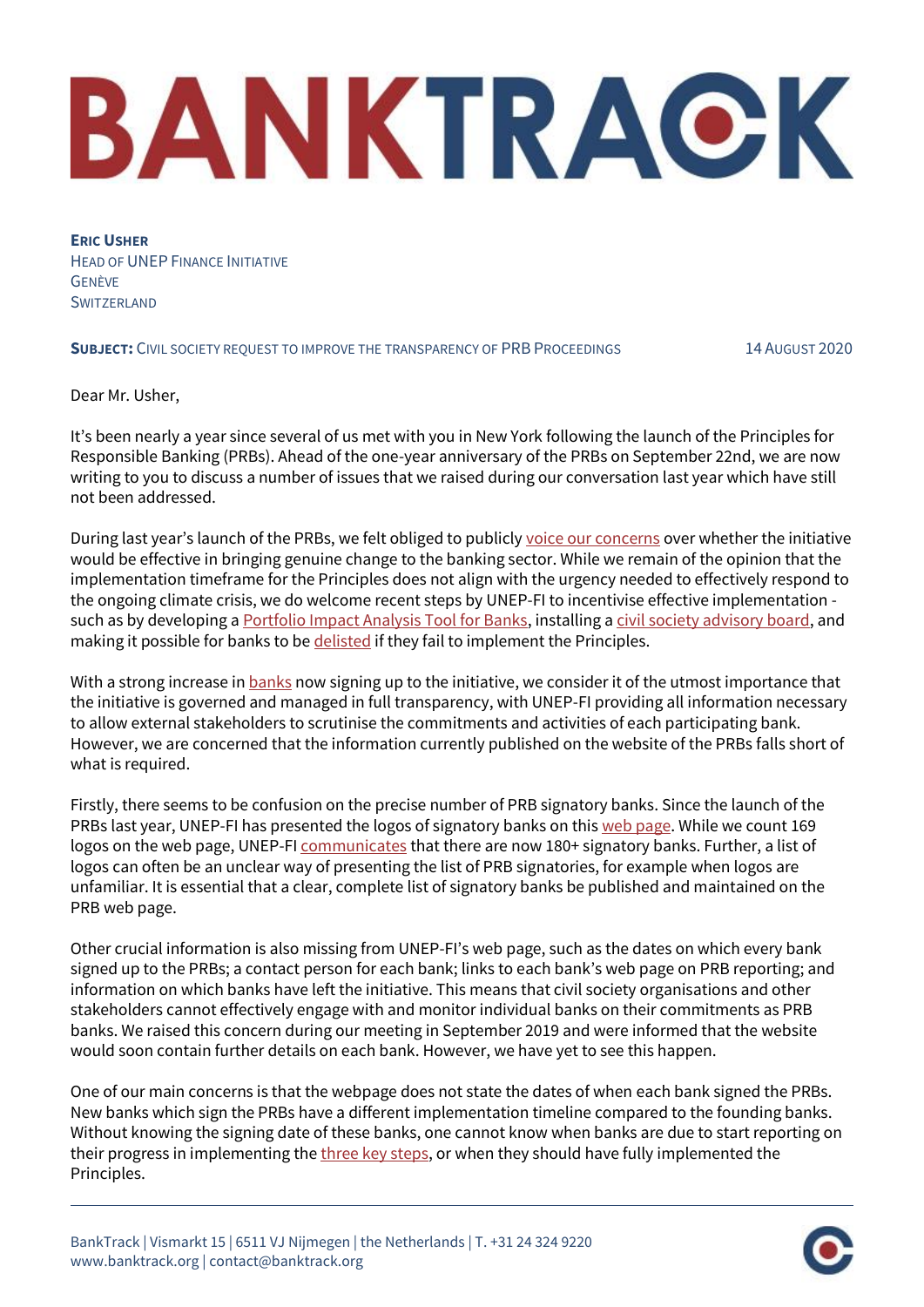In addition, it is currently unclear from the web page whether banks have left the initiative. For example, last year FirstRand was listed as [a founding bank;](https://www.unepfi.org/news/industries/banking/principles-for-responsible-banking-released/) however its logo has since been removed from the web page, leaving it unclear whether FirstRand has left the initiative or not.

We therefore urgently request that, before the first anniversary date of the PRBs, UNEP-FI improves the transparency on the proceedings of the PRBs on its web page, by:

- 1. Publishing a clear list of each bank that has signed the PRBs, rather than (only) a list of logos;
- 2. Listing the dates on which each bank signed the PRBs, accompanied by their own deadlines for reporting and implementation;
- 3. Providing a contact person for each PRB bank, so that stakeholders can engage with each bank on PRB-related issues;
- 4. Providing a link to the web page where each PRB bank will upload its reporting related to the PRBs, so that stakeholders can easily find more information on PRB banks' progress;
- 5. Listing any banks that leave or are delisted from the initiative; and,
- 6. In due time, providing an assessment of the quality of the reporting and implementation progress per PRB bank.

Implementing these measures will ensure a greater level of transparency which we believe will contribute to the effective implementation of the Principles.

As mentioned above, we were pleased to learn that UNEP-FI intends to create [a civil society advisory board](https://www.responsible-investor.com/articles/principles-for-responsible-banking-members-sign-off-on-delisting-mechanism) to help maintain the ambition of and advise on the implementation of the PRBs. We look forward to learning about the details of the selection process for this body. Regardless of which organisations will eventually be represented on this board, we look forward to continuing our engagement with UNEP-FI on the Principles.

We would welcome an opportunity to discuss these matters further and kindly request to schedule a call with the Secretariat of UNEP-FI during the first two weeks of September (with a preference for September 8-11). Of particular interest is UNEP-FI's expectations on bank reporting, the delisting mechanism and the Portfolio Impact Analysis Tool.

We look forward to hearing from you. You can reach us through Daisy Termorshuizen, coordinator PRB campaign, at [daisy@banktrack.org.](mailto:daisy@banktrack.org)

Sincerely,

Johan Frijns, Director, BankTrack, and;

Moira Birss, Climate & Finance Director, Amazon Watch

Natalie Bugalski, Legal and Policy Director, Inclusive Development International

Ben Cushing, Senior Campaign Representative Financial Advocacy, Sierra Club

Carla Fredericks, Director, First Peoples Worldwide

Tom B.K. Goldtooth, Executive Director, Indigenous Environmental Network

Hana Heineken, Responsible Finance Senior Campaigner, Rainforest Action Network (RAN)